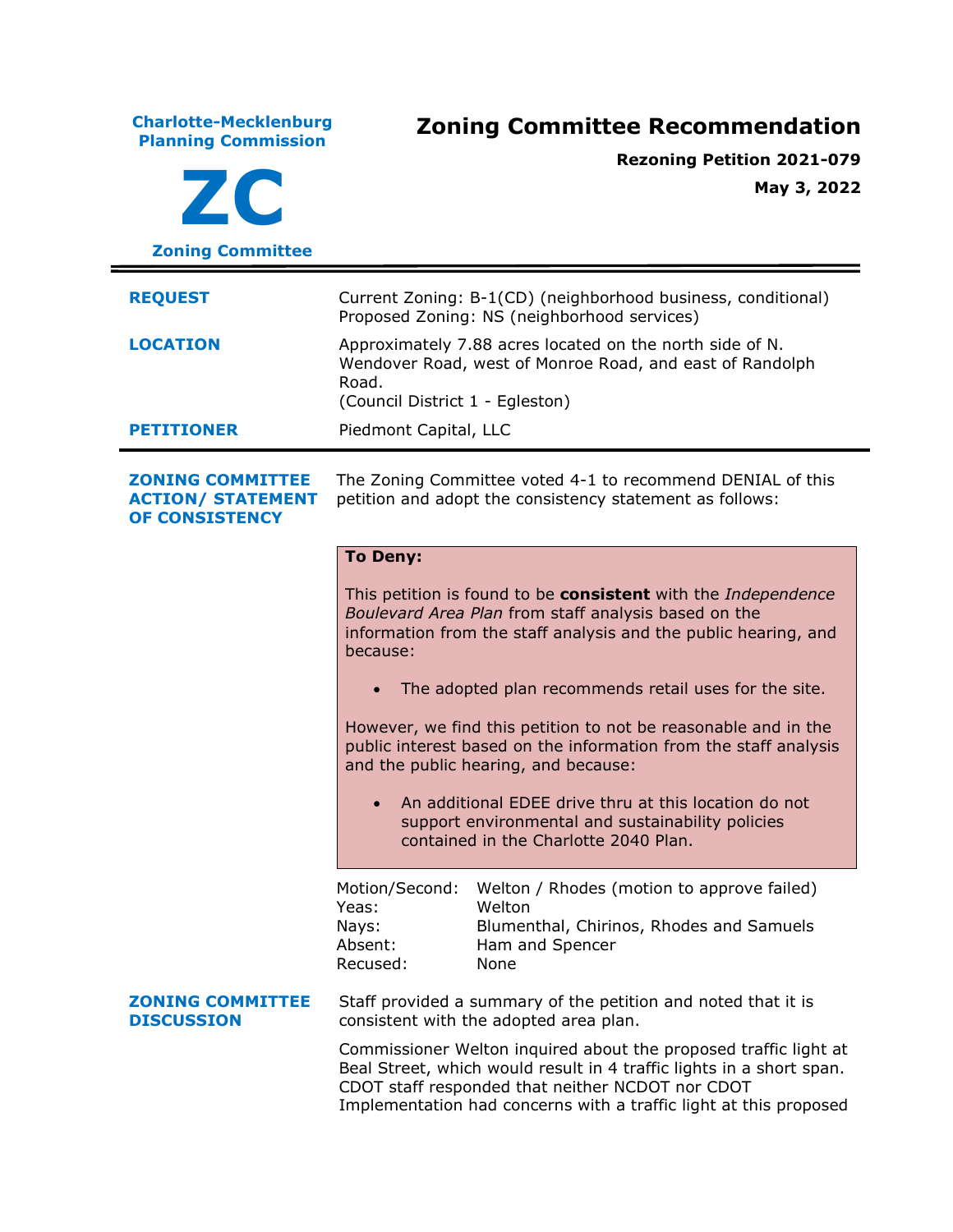location. Commissioner Welton responded that the traffic at this location becomes similar to a parking lot. Commissioner Blumenthal inquired about the number of existing drive-thrus on the site. It was noted that the credit union drive thru facility on the site, relocated to a site on Monroe Road.

Commissioner Blumenthal noted previous rezonings reviewed and concerns regarding "bank deserts" and the ability for residents to have access to these uses. Commissioner Chirinos inquired about the demographics of the area. Staff responded that information was unknown but the existing uses in the center include retail and office businesses. Commissioner Welton noted the large number of financial institutions in the Cotswald area, although the walking distance was unknown. Commissioner Blumenthal expressed concern about adding a second drive thru in the area, noting the high pedestrian traffic.

Commissioner Blumenthal mentioned commitments to sustainability and environmental policies as per the Charlotte 2040 Plan. Commissioner Blumenthal mentioned a rezoning at Albemarle and I-485 that was denied due to the request to add a third drive thru. Commissioner Blumenthal noted the rezoning on Woodlawn Road, and Commissioner Chirinos responded that rezoning to allow a bank with drive thru was approved due to the demographics, and to accommodate users who did not want to exit the vehicle due to health concerns. Commissioner Welton noted he could support this request because it is located on a major thoroughfare, the proposed light will assist with traffic management, and proposed jobs and economic opportunities not requiring a college degree.

Commissioner Chirinos asked about trip generation and if it triggered a traffic study. CDOT staff responded that a traffic study was triggered and completed with several mitigations found to be necessary including the traffic signal, restriping, left turn lane, thru lane, and installation of a raised median, and the multi-use path, and ensuring functionality of the internal movement and effectiveness of the light.

Commissioner Samuel noted this project will involve new construction and that this area in general needs fresh development. However, there are environmental and sustainable policies that must be supported. Commissioner Samuel noted pending expiration of a lease that may be more likely renewed with economic investment. Also, it is known the community desires a grocery store in the immediate area.

Commissioner Welton made a made a motion to approve and second by Commissioner Rhodes; however, the motion to approve failed. Following the vote, Commissioner Blumenthal reiterated non support for an additional drive-thru in light of support for environmental and sustainability policies. Commissioner Chirinos agreed, noting that perhaps allowing the petitioner to speak would have provided further insight regarding the request.